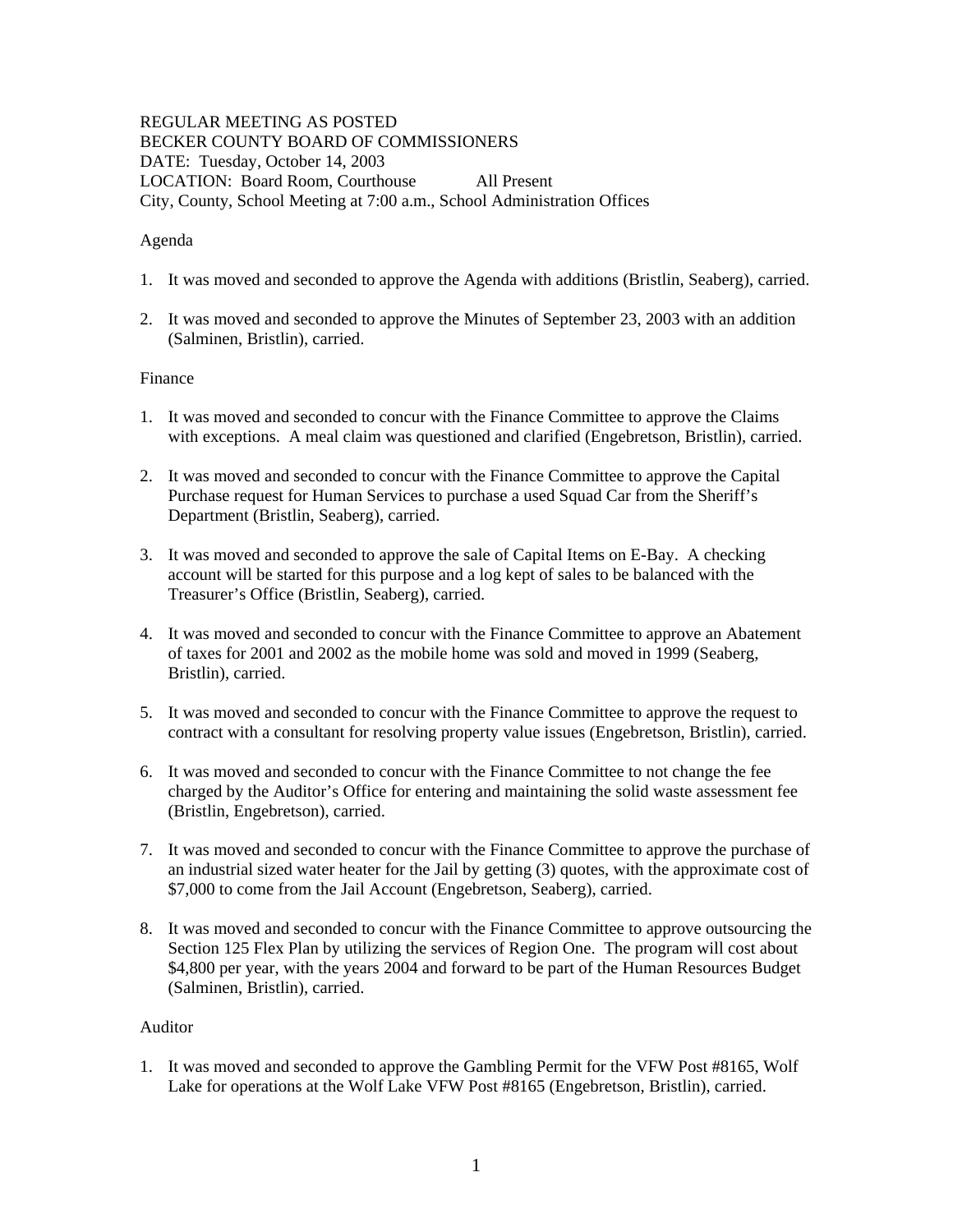- 2. It was moved and seconded to approve the following Tobacco License Renewals (Salminen, Bristlin), carried.
- 3. Roy Z. Chounard, Snellman Store, Wolf Lake Twp.; David L. Coalwell, Highway 59 Store, Detroit Twp.; James S. Chelmo, Strawberry Lake Store, Sugar Bush Twp.; Richard D. Curley, Curley's on Cotton Lake, Erie Twp.; Fred W. Brower, Cedar Crest Resort, Maple Grove Twp.; Roger L. Nelson, Elbow Lake Store &: Bar, Round Lake Twp.; Margaret Hanson-Sturdevant, The Corner Cantina, Lake View Twp.; Shirley A. Kalberer – County 6 Amoco & Bait, Lake View Twp.; Richard J. Bartlet, Four Corners, Erie Twp.; Randal W. Johnson, Randy's Lake Eunice, Lake Eunice Twp.; Randy A. Blanford, Tamarac Resort & Camp, Sugar Bush Twp.; Michael A. Reep, Pit 6-11, Lake Eunice Twp.; Richard Lesage, Ice Cracking Lodge, Round Lake Twp.
- 4. Any Commissioner may attend the meeting with Mary Kiffmeyer, Secretary of State, Minnesota, in the Board Room, Becker County Courthouse, on Thursday, October 16, at 1:30 a.m.
- 5. It was moved and seconded to approve the land exchange request from the United States Department of the Interior, Bureau of Indian Affairs. The Tribal Trust Land (Bad Medicine Island) proposed for exchange and removed out of trust status described as: Part of the SE ¼ SE ¼, of Section 5, and Part of the NE ¼ NE ¼. Section 8, both in Township 142 North, Range 37 West, 5th P.M., Becker County, MN, consisting of 2.0 acres, more or less. The fee simple parcel (Noski) proposed for exchange and to be placed into trust is described as: A portion of the W  $\frac{1}{2}$  NW  $\frac{1}{4}$ , Section 1, Township 144 North, Range 42 West, 5th P.M., Mahnomen County, MN, consisting of 66.55 acres, more or less (Engebretson, Salminen), carried.

## Extension Presentation

- 1. Nancy Frosaker Johnson gave an update on the University of Minnesota Extension Service Phase II Change Plan 2004. Nancy talked about the feasibility of sharing an Agricultural Educator with another county.
	- a. It was moved and seconded to recommend support of an Agricultural Educator to the Extension Committee, with the percentage of our share of the cost to be worked out later (Engebretson, Seaberg), carried.
	- b. It was approved by Consensus to have Brian C. Berg attend a meeting of Extension at the Clay County Family Service Center, Moorhead, MN., Room #7 on Friday, October 17, 2003 at 9:00 a.m.

## Human Services

- 1. It was moved and seconded to approve the Transit Claims (Salminen, Seaberg), carried.
- 2. It was moved and seconded to approve to sign the MFIP/CCSA Biennial Service Agreement (Engebretson, Salminen), carried.
- 3. It was moved and seconded to approve the DAC Contract Amendment, which will result in approximately \$6,000 in savings for the year based on the current enrollment (Salminen, Seaberg), carried.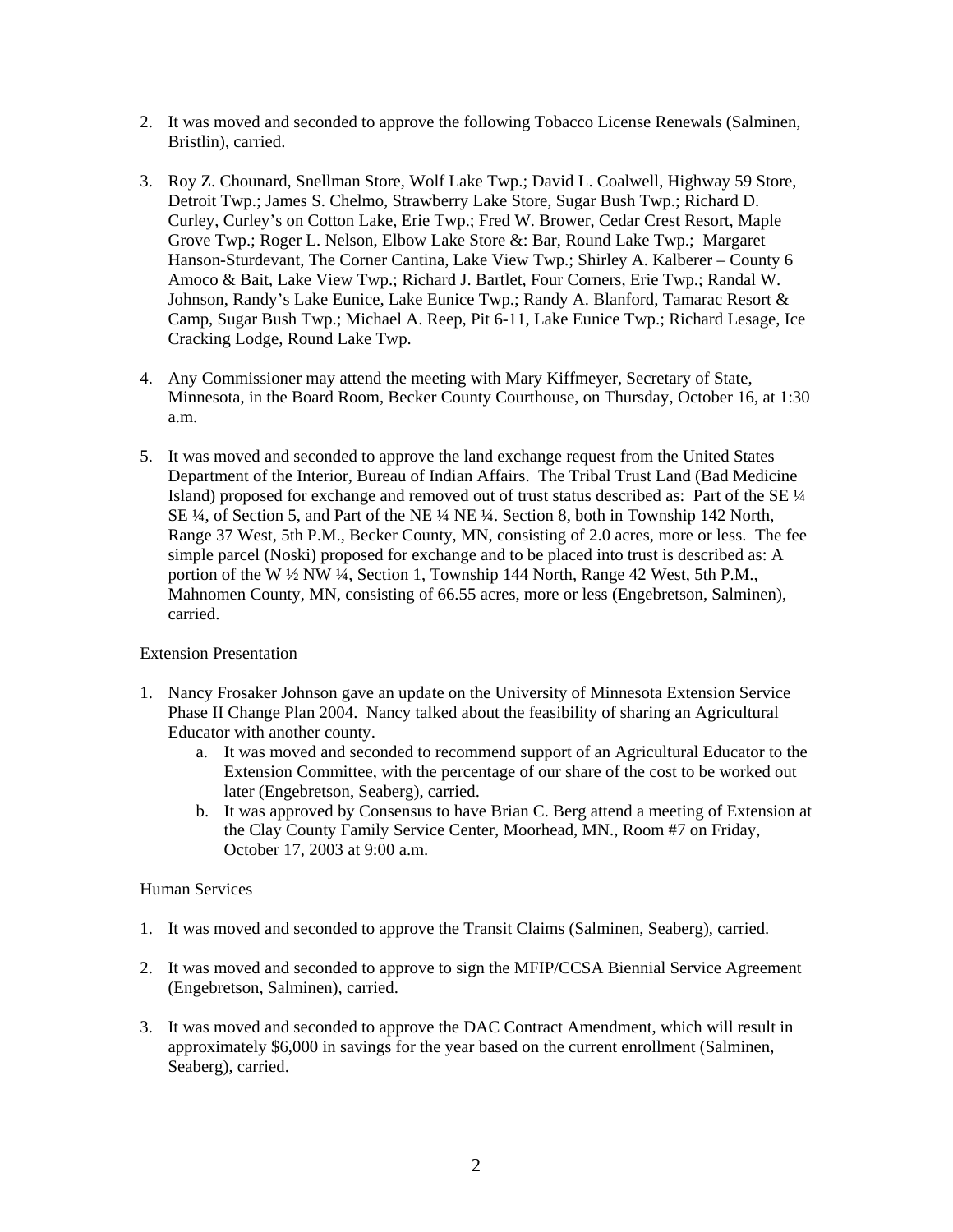- 4. It was moved and seconded to approve the Stellher Contract Amendment transferring part of the Children's Mental Health Case Management to Stellher, Medical assistance will reimburse the costs (Salminen, Seaberg), carried.
- 5. It was moved and seconded to approve the Purchase of Service Contract with Devine House to provide home and community based services (Engebretson, Salminen), carried.
- 6. It was moved and seconded to approve the Human Services Claims (Salminen, Seaberg), carried.
- 7. It was moved and seconded to accept the Family Services, Adult Services & Probation Placement Reports (Engebretson, Seaberg), carried.

## Juggler Lake Road Request

Residents living on Juggler Lake Road addressed the Board with a request to have their road named a "Public Road." At the present time, the road is signed as a "Forest Trail," and there is a "Public Access" at the end of the road. They asked how this could be accomplished and what the next step would be. The Board Chair suggested bringing the request to the next Round Lake Township meeting the first Thursday of the month at 8:00 p.m.

#### **Commissioners**

- 1. Reports & Correspondence:
	- a. Region IV AMC Conference, Brian C. Berg
- 2. It was moved and seconded to approve to nominate Vern Seal to the Lakes Country Executive Board for the at large position (Engebretson, Bristlin), carried.
- 3. It was moved and seconded to approve to submit a County Board member for nomination to the Lakes Country Executive Board. Bob Bristlin, 4th District Commissioner, will be submitted as a nominee by the County Board ( Salminen, Seaberg), carried.
- 4. The Becker County Highway Road Tour will be held on Thursday, October 30, 2003 (Engebretson, Salminen), carried.
- 5. It was moved and seconded for any Commissioner to attend the Township Association Meeting on Thursday, October 23, at 7:30 p.m., at the NW Technical College (Engebretson, Seaberg), carried.
- 6. A County Budget 2004 Presentation will be held the afternoon of the next board meeting at the Graystone on October 28, 2003 at 1:30 p.m.
- 7. It was moved and seconded to approve payment to the Public Health Committee members for a per diem of \$30 each meeting and mileage at the current rate of .36 per mile (Engebretson, Seaberg), carried.
- 8. The Board Chair assigned Commissioner Engebretson to attend the Transportation Alliance Meeting on Wednesday, October 15, 2003 in Moorhead, MN. Starting at 11:00 a.m.